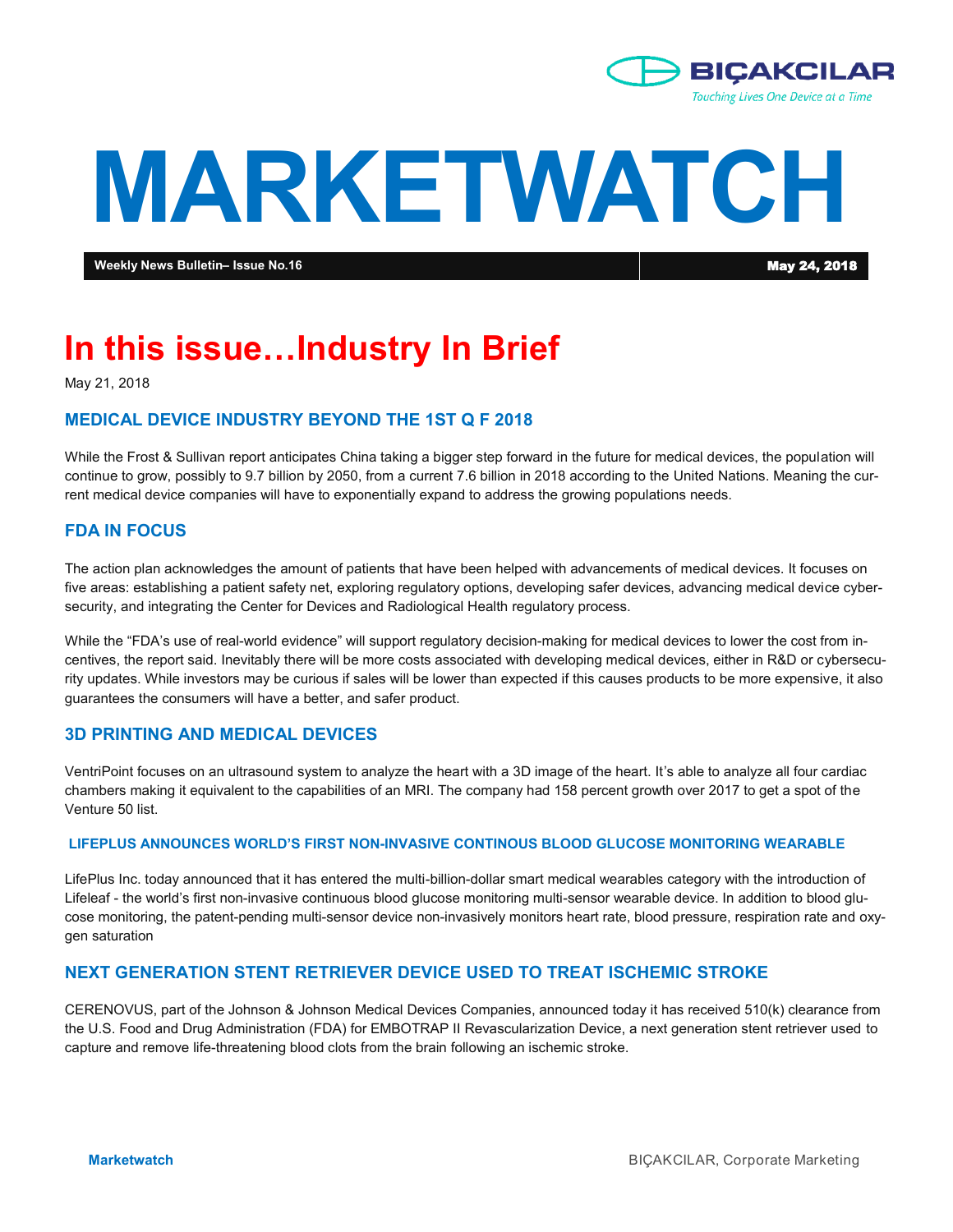### **In this issue…**

#### **Latest Market Overview on Global Device Market**

The medical device industry is facing its own unique challenges and market opportunities. The industry for medical devices is, in most parts of the world, heavily regulated. Medical devices require approval for reimbursement and have prices that, in many cases, are negotiated by group purchasing organizations and governments. Medical device company are constantly researching and investing in product development to produce the innovations that are key to driving market success. Despite the market's many challenges, medical devices benefit from servicing an enlarging elderly population worldwide. *Medical devices also rank among the first priorities of emerging nations, whose economies and amounts spent on healthcare are increasing.* 

Kalorama estimates the global medical device market at \$389 billion dollars. This means a large opportunity for hundreds of companies offering solutions that can improve patient outcomes and reduce hospital stays.

#### **40+ Specific Medical Device Markets ( in terms of growth)**

| <b>Anesthesia Monitors</b>     |  |
|--------------------------------|--|
| <b>Blood Collection</b>        |  |
| <b>Blood Gas Analyzers</b>     |  |
| <b>Blood Pressure Monitors</b> |  |
| <b>Cannual Respiratory</b>     |  |
| <b>Catheters</b>               |  |
| <b>Computed Tomography</b>     |  |
| <b>Coronary Stents</b>         |  |
| <b>CPAP Machines</b>           |  |

| <b>Electrosurgical Devices</b>          |
|-----------------------------------------|
| <b>Endoscopes (excluding</b><br>gastro) |
| <b>Gastric Banding/Bariatric</b>        |
| <b>Gastro Endoscopes</b>                |
| <b>Glucose Tests</b>                    |
| <b>Hip Implants</b>                     |
| <b>Hypodermic Syringe</b>               |
| <b>Infusion Pumps</b>                   |
|                                         |

#### **Spine Implants**

**Stethoscopes**

**Sutures, Staples, Staplers**

**Traditional Surgical Instruments (scalpels, forceps, retractors, scissors)**

**Ultrasound**

**Vascular Closure Devices**

| $1_{-}$ | <b>United States</b> |     | 10. India       |     | 18. Chile        |
|---------|----------------------|-----|-----------------|-----|------------------|
| 2.      | Japan                |     | 11. Brazil      | 19. | Malaysia         |
| 3.      | Germany              |     | 12. Switzerland |     | 20. Poland       |
| 4.      | China                |     | 13. Mexico      |     | 21. Indonesia    |
| 5.      | France               |     | 14. Turkey      |     | 22. South Africa |
| 6.      | United Kingdom       |     | 15. South Korea |     | 23. Vietnam      |
| 7.      | Italy                | 16. | Sweden          |     |                  |
| 8.      | Spain                | 17. | Singapore       |     |                  |
| 9.      | Canada Australia     |     |                 |     |                  |

#### **Country-Level Medical Device Markets**

The medical device market, in terms of revenues, is not even half as large as the global pharmaceutical market, though it sees many more transactions. This is due to pricing, as in volume terms there are more units sold in the device market. However, growth prospects in medical devices in the aggregate are more promising than in the current pharmaceutical industry, challenged by patent.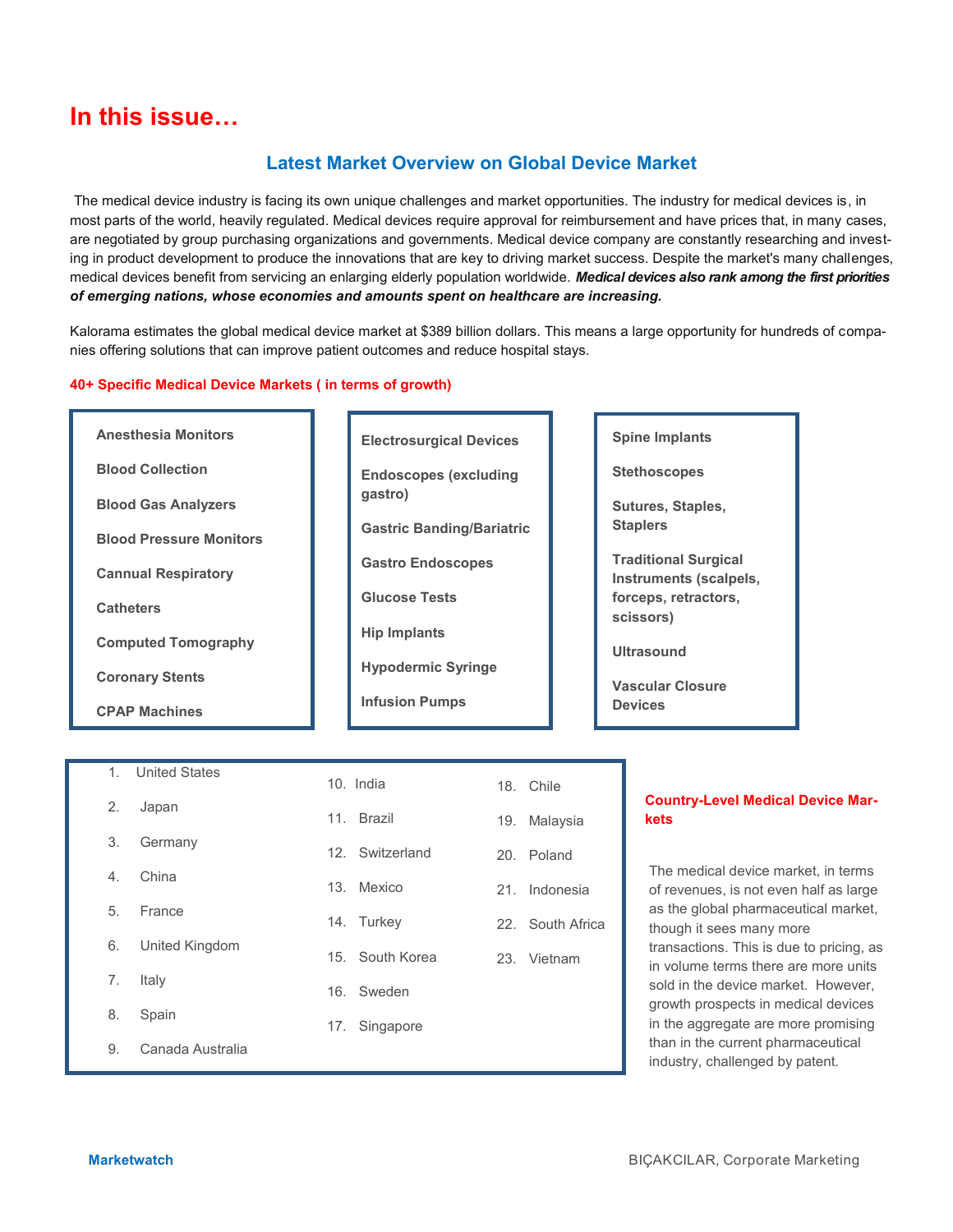#### **How Artificial Intelligence Is Changing Medical Devices**

#### **An industry expert talks about the dramatic impact that artificial intelligence (AI) is having on the medical device field.**

Machine learning and artificial intelligence (AI) have long been heralded as the future of transformative technologies. From diagnostic and imaging technologies to therapeutic applications and robotics, the potential for machine learning and AI technologies reaches almost every corner of the medtech world. So, what does that mean for the development and application of next-gen medical devices?

Dave Saunders is the chief technology officer of Galen Robotics, an emerging surgical robotics company that specializes in a new line of robotic technologies that provide a cooperatively controlled surgical platform. The company aims to provide robot-assisted technologies that can extend increased precision and unprecedented tool stabilization to microsurgery procedures.

Saunders has personally overseen the evolution of more than 40 different internet-based products from inception to market since 1991 and has led product development programs for virtual machine clustering and computer-vision-guided surgical tools. He'll also be speaking at MD&M East in June where he'll be covering the topic of "How Artificial Intelligence Has Changed Everything for Medical Devices."

"We're already seeing AI and machine learning being applied to diagnostics and other areas, so inroads are being made. AI and machine learning for surgical devices might be a bit further out though. Currently we don't have a clear path from the FDA for approval in this area, and training for AI and machine learning is also a bit more difficult for something like a surgical robot than, say, facial recognition or other more prominent uses of AI. We're getting there, but a lot more work is needed. "

"I think it's opening a lot of doors and making complex analysis more possible in a wide range of applications. A great rule of thumb from Dr. Andrew Ng of Stanford is that anything a human can "think through" in a second or less is a possible candidate for AI or machine learning. This rule of thumb isn't perfect, but it does provide for a short list that can help technologists and product managers see where devices might benefit from applied AI and machine learning.

"Some of these things are being applied now, so patients could already be benefitting from AI and machine learning systems and not even know it. A bit down the road could be smartvitals monitoring with wearable devices. Based on readings, medications could be adjusted in real time, or emergency services could be alerted if a combination of vitals shows that something is wrong. You

"



may not want your phone to automatically dial 911 if your heart rate is elevated, but there could be a combination of readings which do indicate an urgent problem. These are the kinds of things that AI and machine learning systems could help us better understand about the human body as more data is gathered and analyzed by the wearables we already have today. "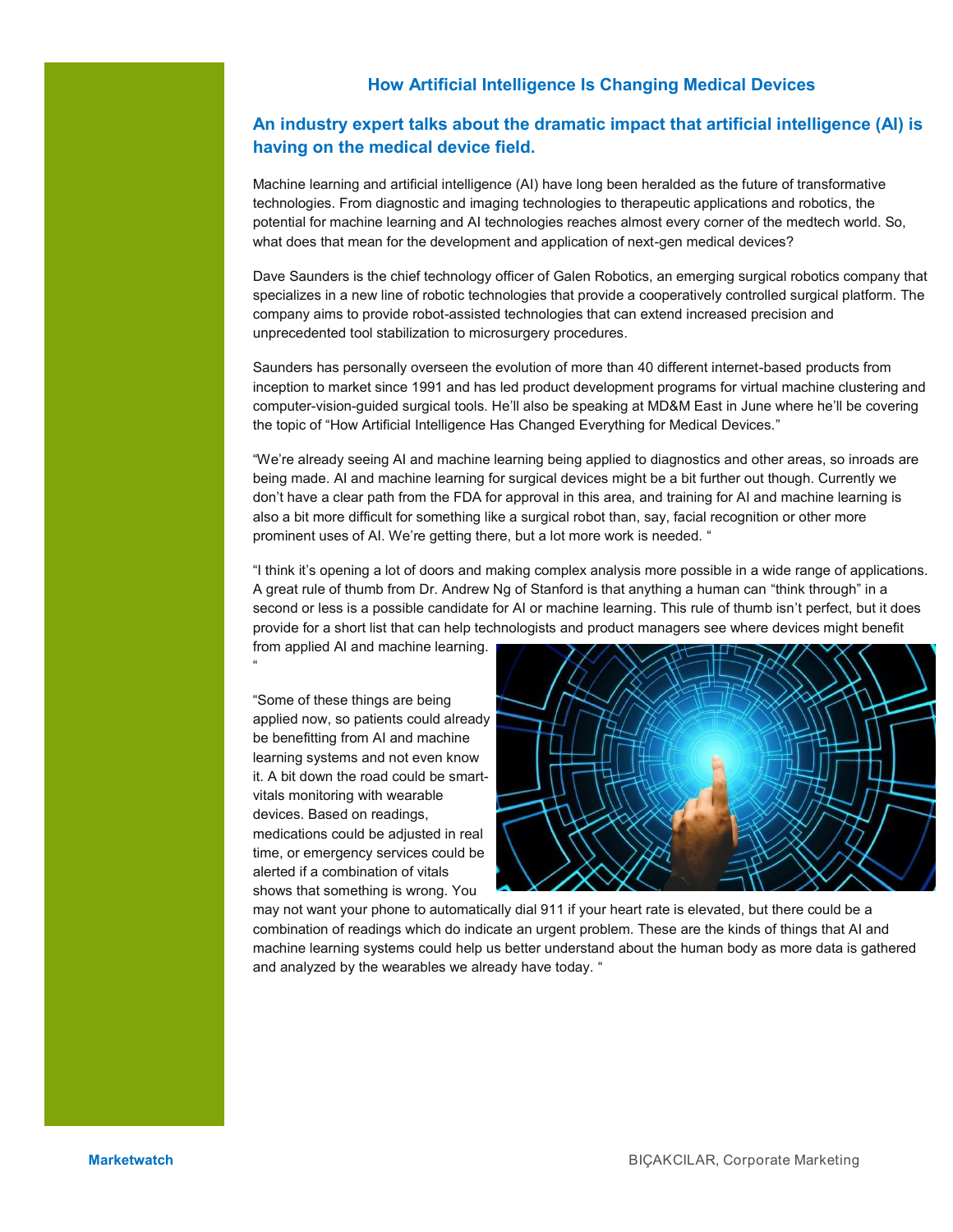

#### **Emergo Survey: Tempered Growth Expectations for Medical Device Markets in 2018**

Medical device manufacturers' growth expectations for markets worldwide have decreased for 2018 compared to previous years due to various regulatory and economic factors, a recent survey shows.

Emergo's Global Medical Device Industry Outlook for 2018 included responses from nearly 4,000 participants on which markets they expect to yield the most growth this

coming year. As in the 2017 survey, companies anticipate higher growth opportunities in the US and Europe than other markets. However, growth expectations for all markets have fallen since Emergo's last survey in 2017.

Double-digit decreases for US, European growth expectations

Although 41% of survey respondents anticipate strong European market growth in 2018, 51% of our 2017 respondents expressed similar expectations. US market growth expectations saw an even more dramatic decline: Whereas 60% of 2017 respondents saw the US as a high-growth market, only 43% of our 2018 participants see significant growth opportunities there this year.

In Europe, the effects of implementing the new Medical Devices Regulation (MDR) and In-Vitro Diagnostics Regulation (IVDR) have no doubt affected manufacturers' near-term expectations in the world's second-largest market. The complexities of the new Regulations as well as new, stricter requirements for Notified Bodies have created near-term challenges for companies seeking and renewing CE Marking in Europe.

Responses to a separate question in our 2018 survey provide further context for firms' lower performance expectations for Europe. When asked how closely they understand the upcoming MDR and IVDR, more than half of all companies reported only a basic understanding of the new Regulations and how they will affect European regulatory compliance. (Less than 30% of firms cited strong understanding of the MDR and IVDR.)

No similar massive regulatory overhauls have recently occurred in the US, but other factors in that market help explain lower expectations for 2018:

The return of the Medical Device Excise Tax (MDET), which had been set to take effect after a two year moratorium in early 2018 while our survey was being conducted (yet another two-year moratorium has since delayed MDET implementation again).

Ongoing efforts to limit the scope of the Affordable Care Act (Obamacare), Medicaid and other federal healthcare funding systems, which may impact manufacturers' reimbursement arrangements and contribute to overall uncertainty in terms of US FDA compliance.

FDA application fees under the Medical Device User Fee Amendments of 2017 (MDUFA IV) increased by more than 30% for many types of registrations, including a major increase of 125% for 510(k) premarket notification submissions. (510(k) registrants with sales of less than \$100 million may qualify for lower small -business user fees, however.)

BRIC and emerging market expectations also tempered

Respondents' expectations for emerging markets such as Brazil, China and India also decreased between 2017 and 2018 surveys, but at much lower rates than those for the US and Europe: